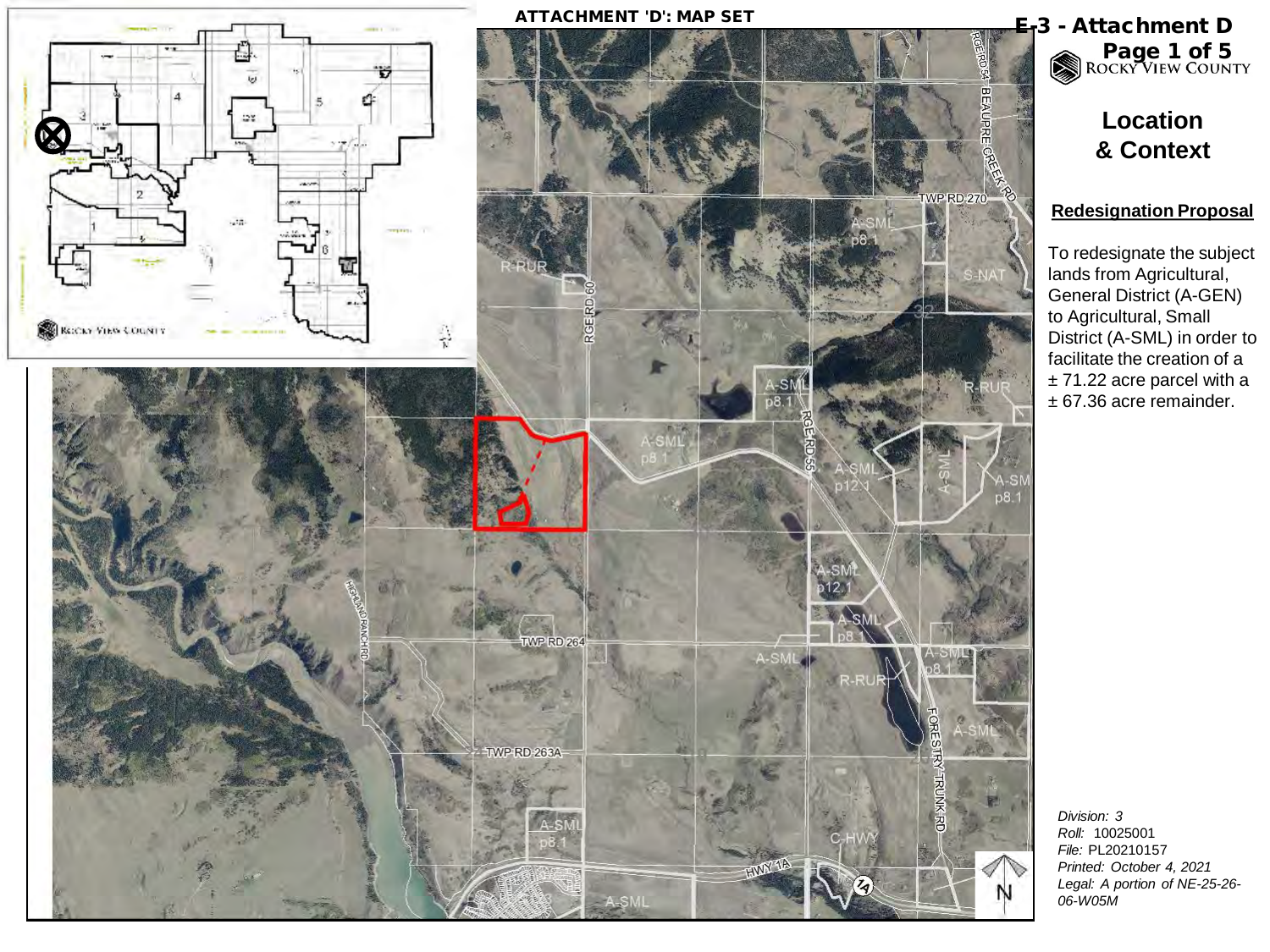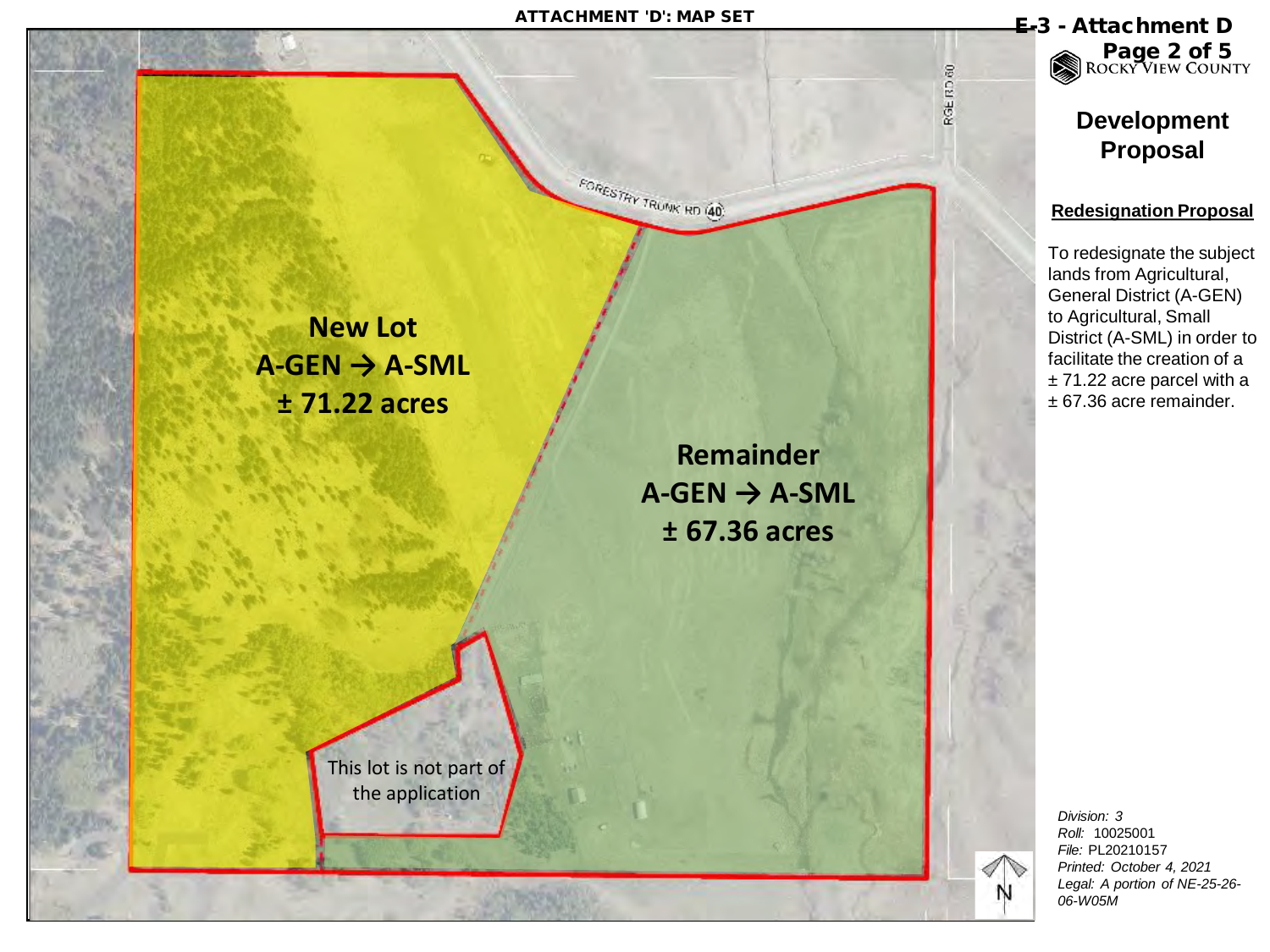## ATTACHMENT 'D': MAP SET **E-3** - Attachment D



# **Environmental** Page 3 of 5<br>ROCKY VIEW COUNTY

#### **Redesignation Proposal**

To redesignate the subject lands from Agricultural, General District (A-GEN) to Agricultural, Small District (A-SML) in order to facilitate the creation of a ± 71.22 acre parcel with a ± 67.36 acre remainder.



*Division: 3 Roll:* 10025001 *File:* PL20210157 *Printed: October 4, 2021 Legal: A portion of NE-25-26- 06-W05M*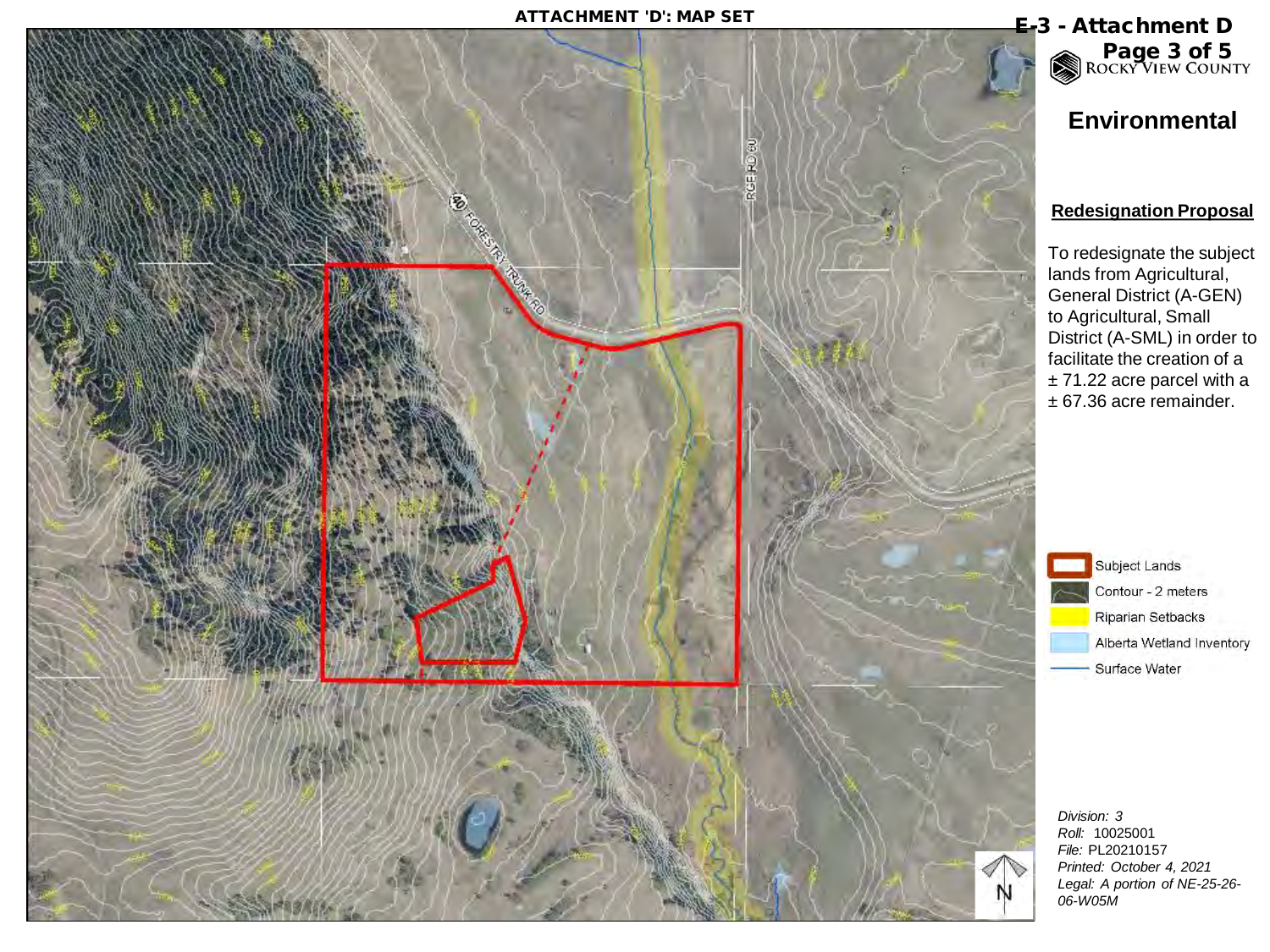### ATTACHMENT 'D': MAP SET **E-3** - Attachment D



Page 4 of 5

# **Soil Classifications**

#### **Redesignation Proposal**

To redesignate the subject lands from Agricultural, General District (A-GEN) to Agricultural, Small District (A-SML) in order to facilitate the creation of a ± 71.22 acre parcel with a ± 67.36 acre remainder.

*Division: 3 Roll:* 10025001 *File:* PL20210157 *Printed: October 4, 2021 Legal: A portion of NE-25-26- 06-W05M*